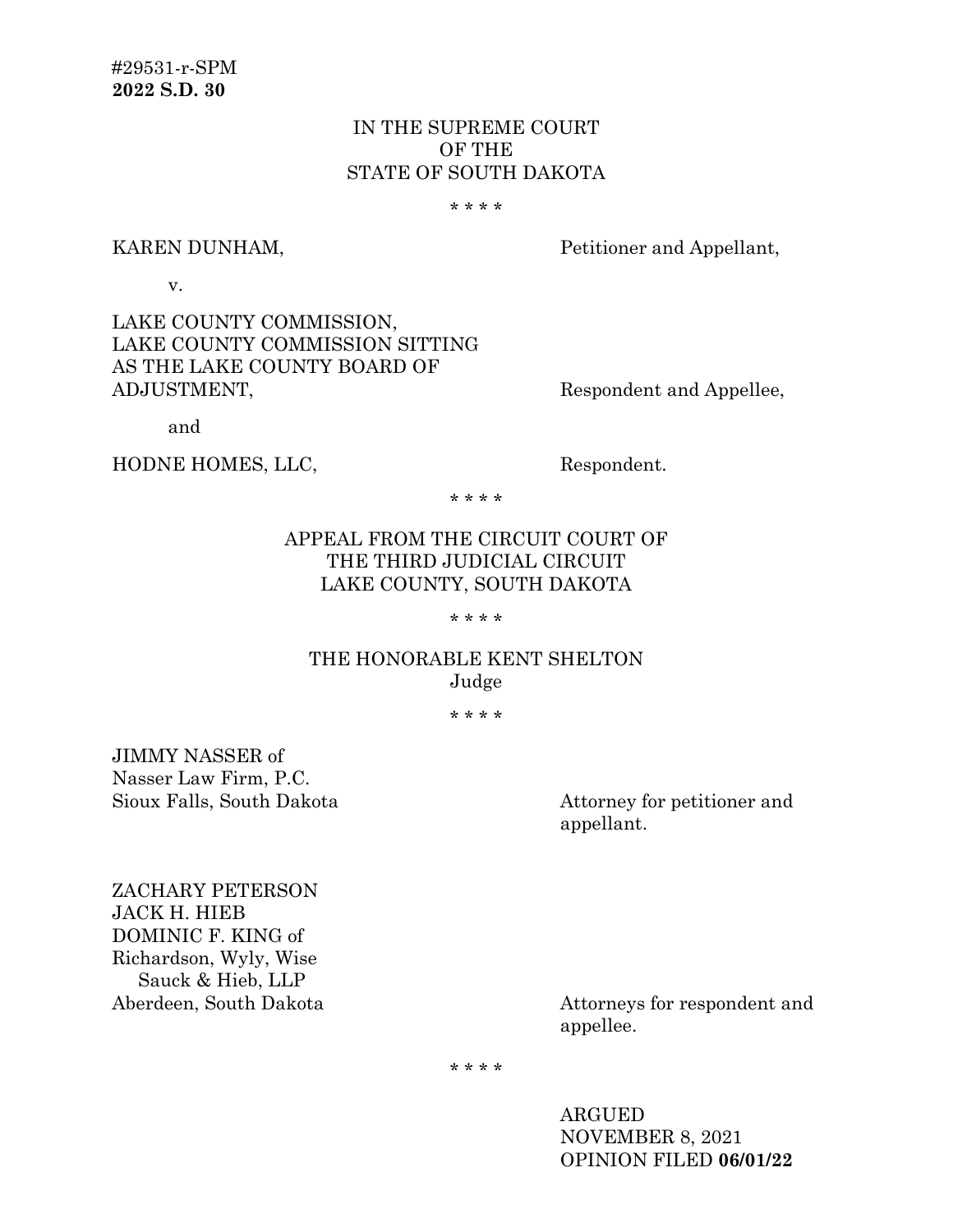MYREN, Justice

[¶1.] Karen Dunham petitioned the circuit court for a writ of certiorari challenging the Lake County Board of Adjustment's (Board) decision to grant a variance to Hodne Homes, LLC (Hodne Homes) to build a facility to store and display boats. On remand from this Court, the circuit court addressed a newlyraised issue about Dunham's standing and dismissed Dunham's petition. Dunham appeals. We reverse and remand.

## **Facts and Procedural History**

[¶2.] This matter is the second appeal in a case previously addressed by this Court in *Dunham v. Lake County Commission* (*Dunham I*), 2020 S.D. 23, 943 N.W.2d 330. The facts underlying this case have not changed. Dunham has owned Lot 2 in Dunham's and Hemmer's First Addition (Lot 2) since 2002. In March 2018, Hodne Homes purchased Lot 1 of Dunham's and Hemmer's First Addition (Lot 1) adjacent to Dunham's lot. Sodak Marina LLC (Sodak Marina) owns the lot south of Lot 1 and operates a business selling boats on that lot. Branden and Jamie Hodne own Sodak Marina and Hodne Homes.

[¶3.] Lots 1 and 2 are in the Lake Park 3 zoning district (LP-3) of the Lake County Zoning Ordinance (the zoning ordinance). Section 1105 of the zoning ordinance states that LP-3 was "established to provide for oversized private and commercial storage facilities." The LP-3 zoning allows "private and commercial storage facilities containing no more than four thousand (4000) square feet and [which] do not have side walls with a height greater than fourteen (14) feet." The

-1-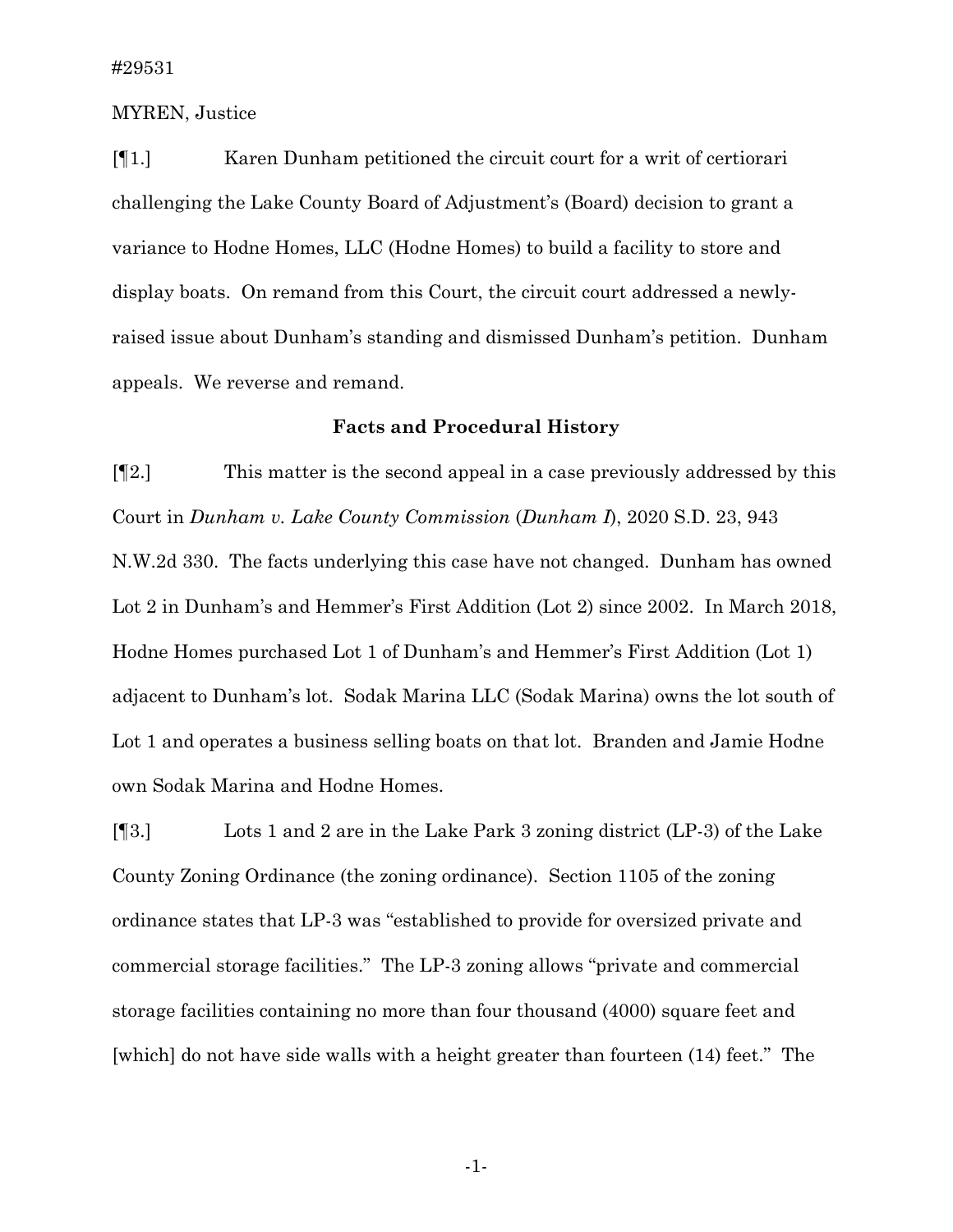zoning ordinance also imposes a minimum setback requirement of two feet on the side yards and ten feet in the rear yard for properties within LP-3.

[¶4.] After Hodne Homes purchased Lot 1, it applied for a variance and a conditional use permit (CUP) from the Lake County Commission sitting as the Board of Adjustment. Hodne Homes sought approval to construct a building to display and store boats for Sodak Marina. They proposed the construction of a 5,760-square-foot building with sixteen-foot sidewalls. Both of those specifications exceeded the limits for structures within the LP-3 zone. As finally submitted, the proposed structure would also violate the two-foot side yard setback on one side by one foot and the ten-foot rear yard setback by five feet. The setback requirement between the proposed building and Dunham's side of Lot 1 complied with the zoning ordinance. The variance request sought to relax the two-foot side yard and ten-foot rear yard restrictions on Lot 1. The CUP application requested permission to exceed the sidewall height and square footage limitations. The Board conducted a public hearing on April 17, 2018. Dunham opposed both the variance and the CUP. The Board approved the variance and the CUP.

[¶5.] On May 11, 2018, Dunham filed a petition for writ of certiorari with the circuit court, challenging the Board's approval of the variance and the CUP. The Board filed a return to the petition for writ of certiorari on July 17, 2018. The circuit court denied Dunham's petition for writ of certiorari, determining the Board had jurisdiction to grant or deny the variance and CUP and that both the CUP and variance were granted in compliance with the zoning ordinance and statutory regulations. Dunham appealed to this Court.

-2-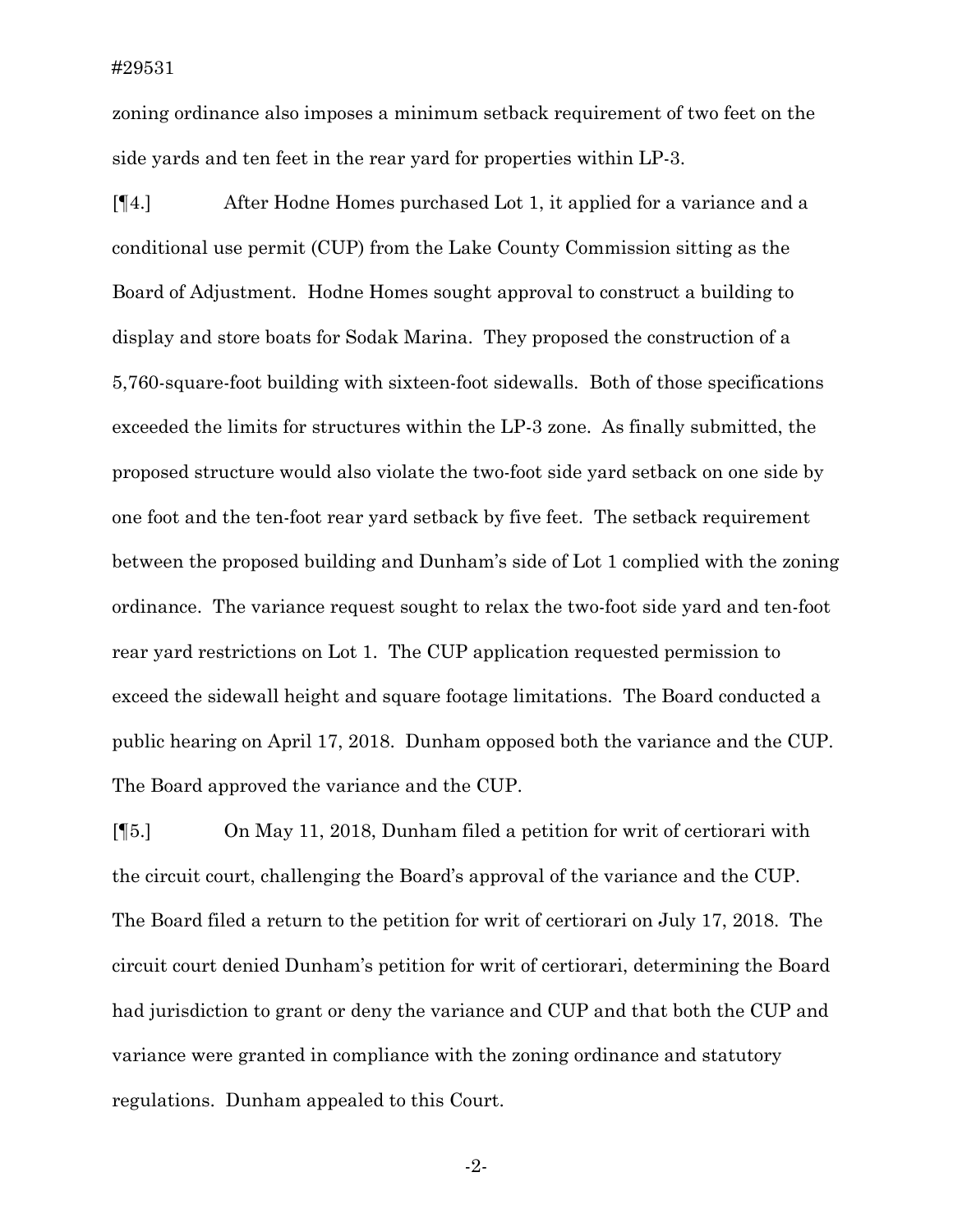[¶6.] In *Dunham I*, this Court affirmed the circuit court's denial of Dunham's challenge to the CUP but reversed and remanded the circuit court's denial of Dunham's challenge to the variance because the Board failed to consider the special conditions prong of the two-part test required by SDCL 11-2-53(2). *Id.*  ¶¶ 18–21, 30, 943 N.W.2d at 335–36, 338. Specifically, this Court stated that the Board failed to make adequate findings that an "extraordinary and exceptional" situation on the property existed and failed to consider whether a denial of the variance would create "peculiar and exceptional practical difficulties" or "exceptional and undue hardship" on Hodne Homes. *Id.* ¶ 20, 943 N.W.2d at 336. Additionally, we indicated that upon remand, "the Board must determine whether the variance will allow a use that is not permissible within LP-3." *Id.* ¶ 23, 943 N.W.2d at 336. We remanded "the variance application to the Board for further proceedings consistent with this opinion." *Id.* ¶ 38, 943 N.W.2d at 339. However, we recognized that the Board had "specifically conditioned the approval of the CUP 'upon compliance with all applicable provisions'" of the zoning ordinances, and we noted that we were not expressing an opinion as to "whether our reversal and remand of the variance decision impacts the [CUP] approved by the Board." *Id.* ¶ 30 n.9, 943 N.W.2d at 338 n.9.

[¶7.] Once the case returned to the circuit court, that court promptly remanded the matter to the Board for further proceedings consistent with this Court's decision. On July 21, 2020, the Board held a hearing regarding the circuit court's order remanding for further proceedings. At this hearing, Hodne Homes argued that Lot 1 was a unique property in Lake County because it was the only

-3-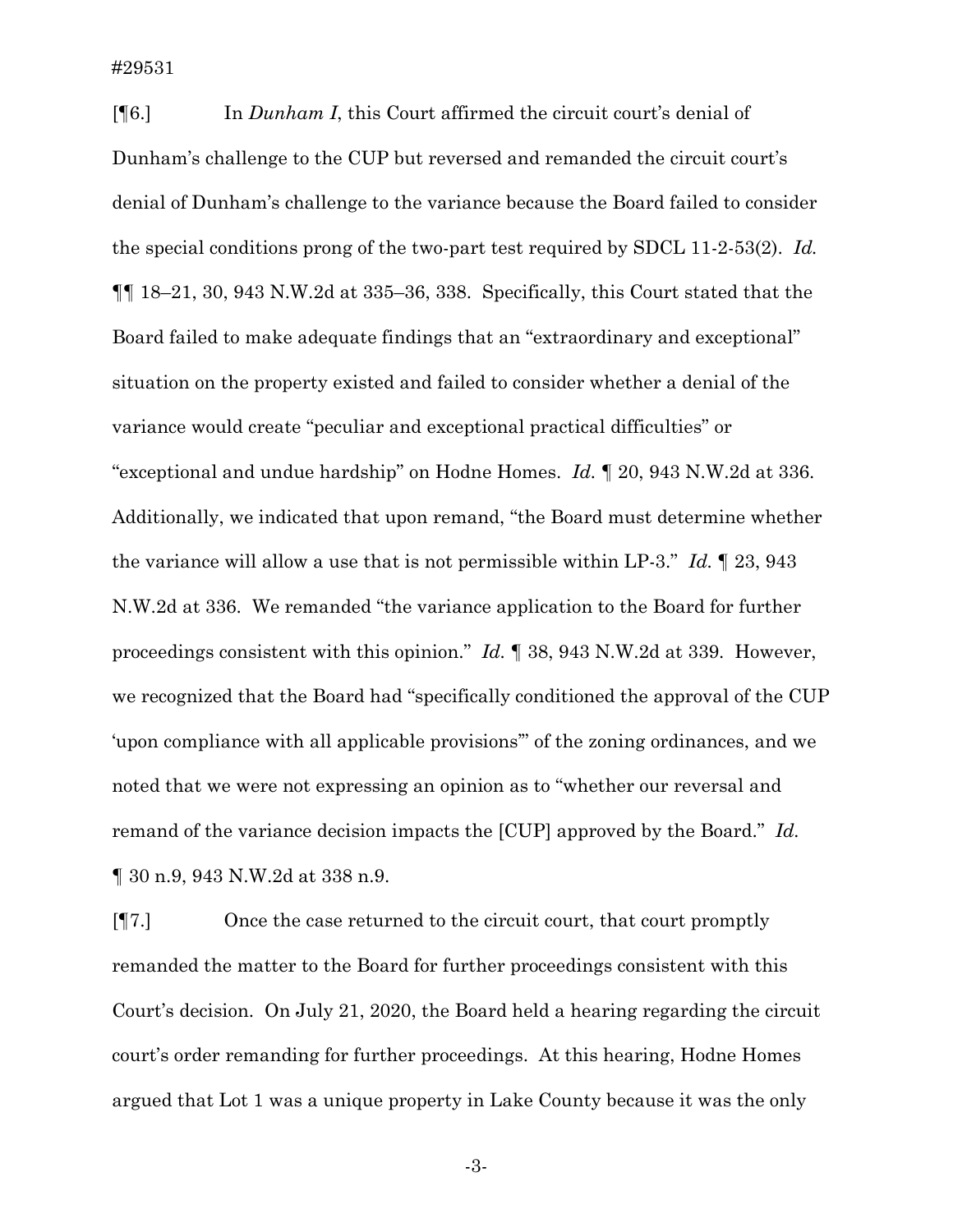situation where there was a commercial property adjacent to an LP-3 zone. Hodne Homes asserted that Sodak Marina was obligated to build a display and storage building to secure the opportunity to sell boats from Crestliner and Manitou. They further stated that the setback, height, and size restrictions for buildings in the LP-3 zone could not accommodate a necessary track to move boats in and out of the display and storage building. Hodne Homes noted that if the variance were not granted, Sodak Marina would not be able to continue to sell boats for Crestliner and Manitou, which would cause them exceptional and undue hardship. Hodne Homes argued that using the building as a storage and display facility for boats was permitted under Section 505(3) of the zoning ordinance.

[¶8.] Dunham asserted that it was improper for the Board to consider the nature of Sodak Marina's business in granting the variance. She contended that the Board was confined to analyzing the particular features of Lot 1 at the time the zoning ordinance was enacted. She noted that when Hodne Homes purchased Lot 1, it contained a building that conformed to the zoning ordinance. Dunham argued that the Board had not been provided with Sodak Marina's dealership contracts with boat manufacturers, such as Crestliner and Manitou, to support the claim that the variance was necessary to maintain these contracts. Dunham asserted that under the definition of a "variance" in the zoning ordinance, a variance could only be granted based on conditions peculiar to the land—not conditions created by the actions of Hodne Homes (i.e., boat dealership contracts). Lastly, Dunham claimed Sodak Marina would use the building for retail sales, violating the LP-3 zoning regulations.

-4-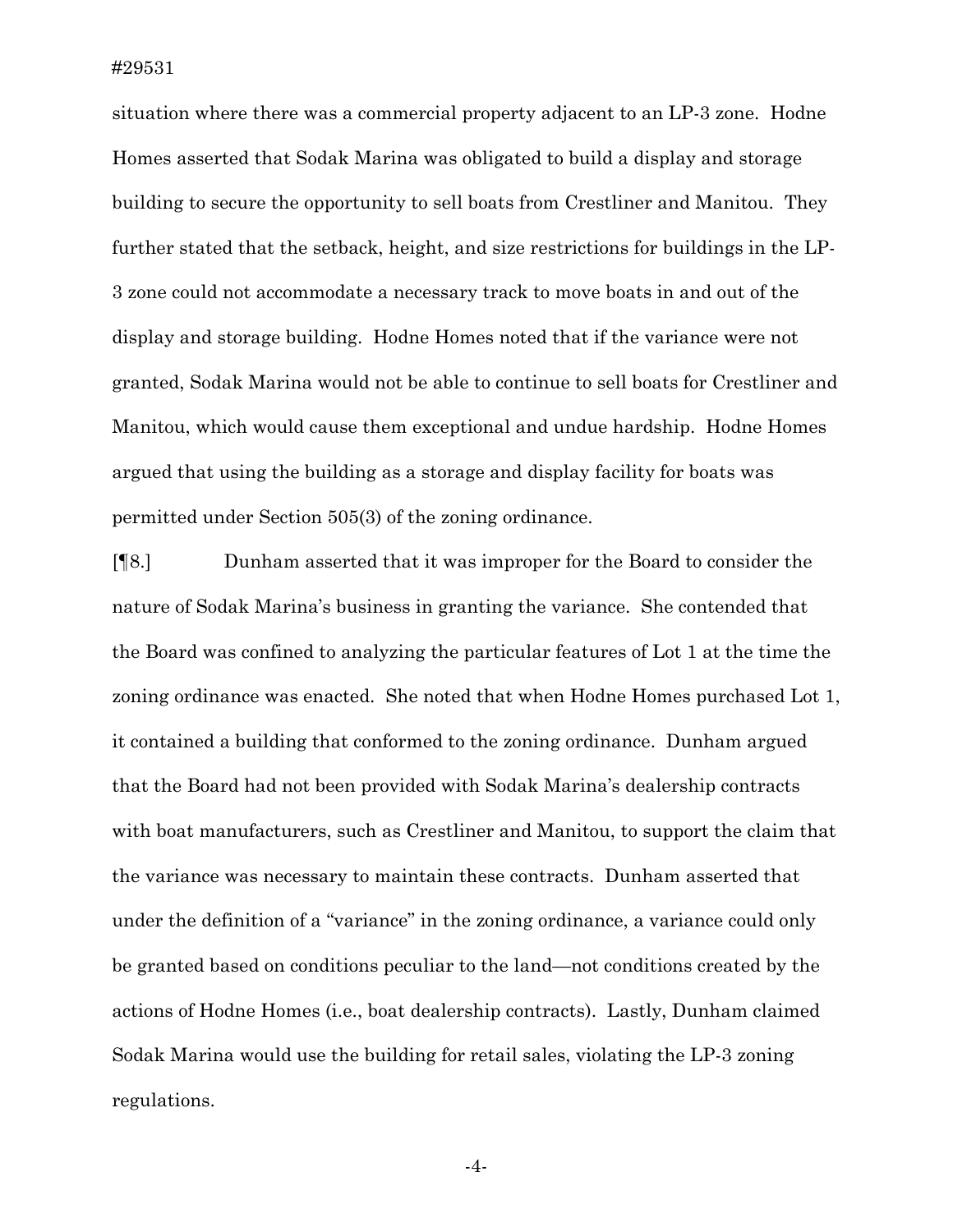[¶9.] The Board unanimously voted to find that Hodne Homes would suffer peculiar and exceptional practical difficulties or exceptional and undue hardship if the variance were denied. The Board further unanimously voted that there was an extraordinary and exceptional situation on Lot 1 that made the variance necessary, and the variance's use would not be detrimental to the other uses in the LP-3 zoning area because it was in the general character of the other uses within that area. Dunham objected to the Board's decision to grant the variance because she contended the Board made no actual factual findings at the hearing.

[¶10.] On September 1, 2020, the Board issued written findings of fact. In Finding 13, the Board found that Lot 1 was the only property in Lake County where a commercial business is directly adjacent to LP-3 property. In Finding 14, the Board found that "to facilitate the sale of boats made by manufacturers such as Crestliner and Manitou, Applicant has to demonstrate that it has a sales office, a shop, and a sufficient display area to show the boats" and that the zoning restrictions within the LP-3 zoning "would not accommodate a showroom large enough for storage of these boats and the Applicant could not have made the building any smaller and still met such dealer requirements." The Board used these findings to enter further findings of the existence of an extraordinary or exceptional situation or condition on Lot 1 and that if the variance was not granted, it would create peculiar and exceptional practical difficulties or an exceptional and undue hardship for Hodne Homes. In Finding 15, the Board found that the building's purpose of storing and displaying boats was permitted under LP-3 zoning.

-5-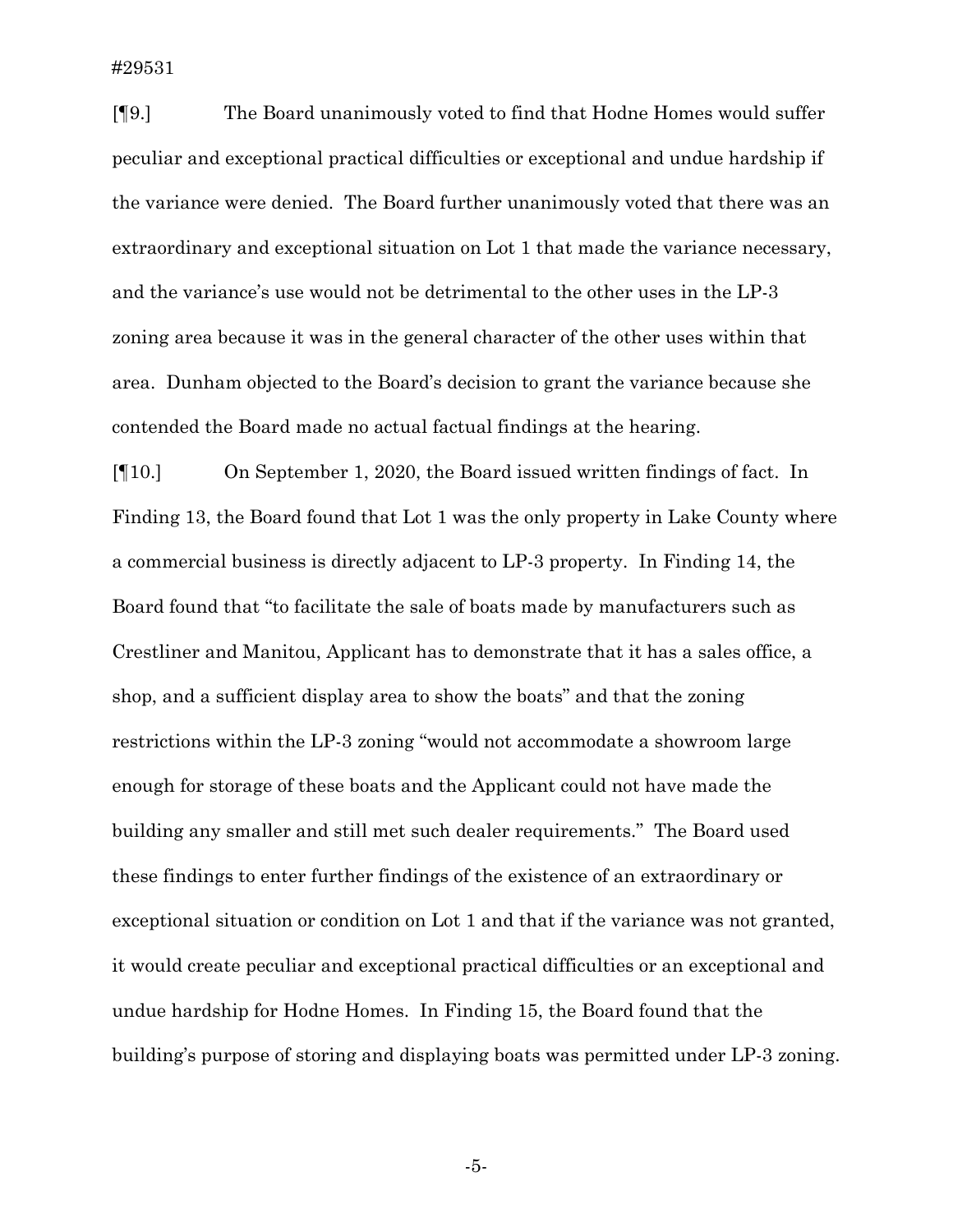[¶11.] To return the matter to the circuit court, Dunham filed a second petition for writ of certiorari with the circuit court on September 30, 2020. Instead of filing a return, the Board filed a motion to dismiss, asserting that Dunham lacked standing because she was not aggrieved by the variance as required by SDCL 11-2- 61. This was the first time in the lengthy procedural history of this case that the Board raised any issue regarding Dunham's standing. The Board claimed that because this Court had affirmed the CUP, only the variance remained in dispute. The Board further claimed the variance did not affect Dunham because it did not alter the side yard setback requirement between her property and the proposed building.

[¶12.] In her brief opposing the motion to dismiss, Dunham asserted that the Board waived standing because it never raised the issue in any previous proceedings in the case's litigation. She also contended that even if the argument was not waived, she has standing because she is a person aggrieved by the Board's decision to grant the variance. She noted that she is the neighbor to the north of the lot owned by Hodne Homes and claimed the proposed oversized building would directly interfere with her use and enjoyment of her property.

[¶13.] In its reply brief, the Board asserted that the existence of standing is a necessary part of establishing subject matter jurisdiction and that standing cannot be waived. The Board argued that because the side yard setback between the proposed building and Dunham's yard complies with the zoning ordinance, Dunham's property is unaffected by the variance. The Board contended that this Court's affirmance of the CUP eliminated the alleged injuries outlined by Dunham

-6-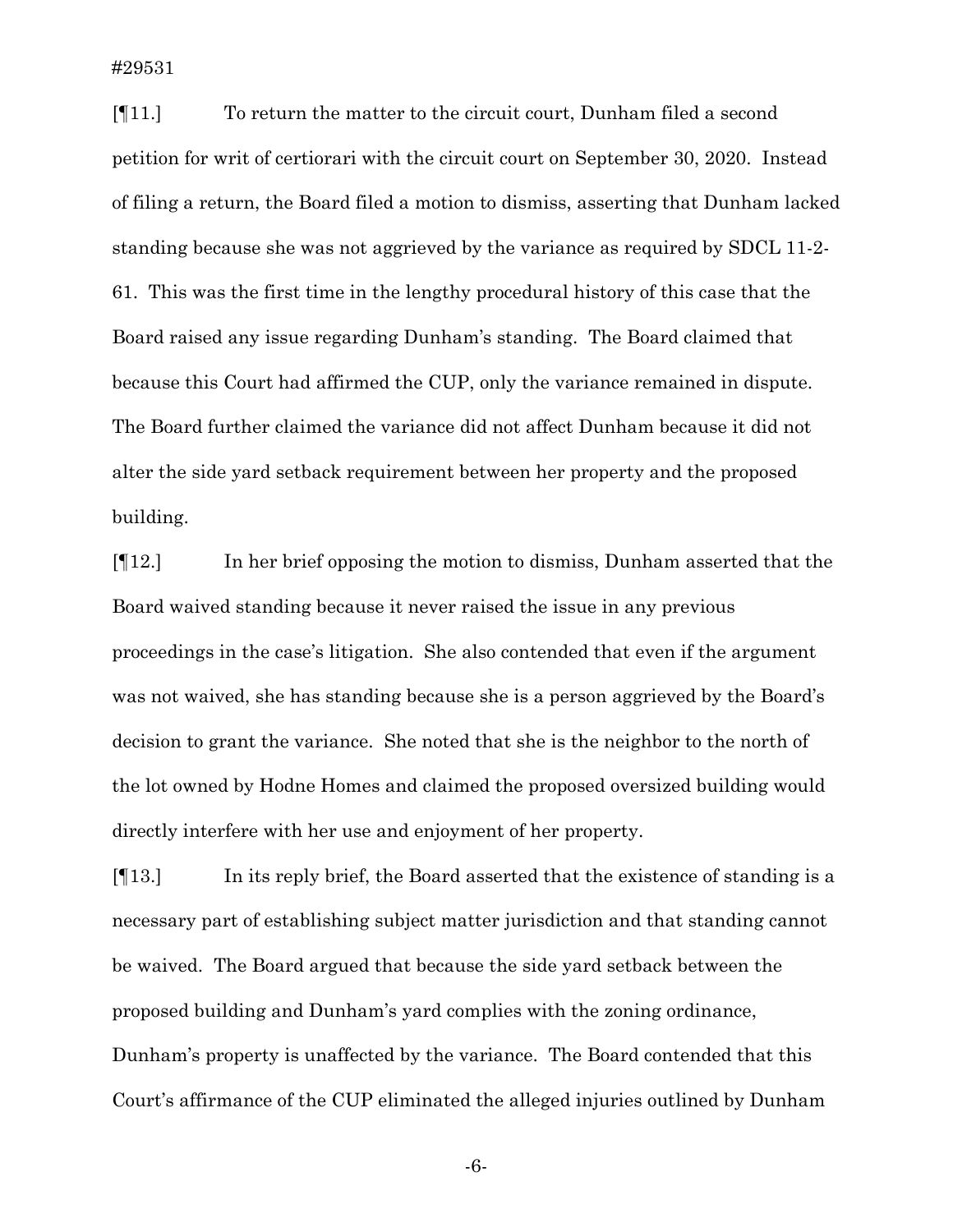as a basis for her standing to petition for a writ of certiorari. Following a hearing on the motion to dismiss, the circuit court issued a memorandum decision dismissing Dunham's petition because of a lack of standing. Dunham now appeals.

## **Analysis and Decision**

[¶14.] In its motion to dismiss Dunham's second petition for writ of certiorari to return the matter to the circuit court, the Board argued that Dunham was no longer an aggrieved party with standing to appeal the Board's subsequent decision on remand, which related solely to the variance. A person must be "aggrieved by any decision of the board of adjustment" to have standing to bring suit under SDCL chapter 11-2.[∗](#page-7-0) To be "aggrieved," Dunham must show that she "suffered 'a personal and pecuniary loss not suffered by taxpayers in general, falling upon [her] in [her] individual capacity, and not merely in [her] capacity as a taxpayer and member of the body politic of the county[.]'" *See Powers v. Turner Cnty. Bd. of Adjustment*, 2020 S.D. 60, ¶ 17, 951 N.W.2d 284, 291 (quoting *Cable v. Union Cnty. Bd. of Comm'rs*, 2009 S.D. 59, ¶ 26, 769 N.W.2d 817, 827).

(Emphasis added.)

<span id="page-7-0"></span><sup>∗</sup> Under the version of SDCL 11-2-61 (amended in 2020) in effect at the time Dunham filed her original petition:

Any person or persons, jointly or severally, or any taxpayer, or any officer, department, board, or bureau of the county, *aggrieved by any decision* of the board of adjustment may present to a court of record a petition duly verified, setting forth that the decision is illegal, in whole or in part, specifying the grounds of the illegality. The petition shall be presented to the court within thirty days after the filing of the decision in the office of the board of adjustment.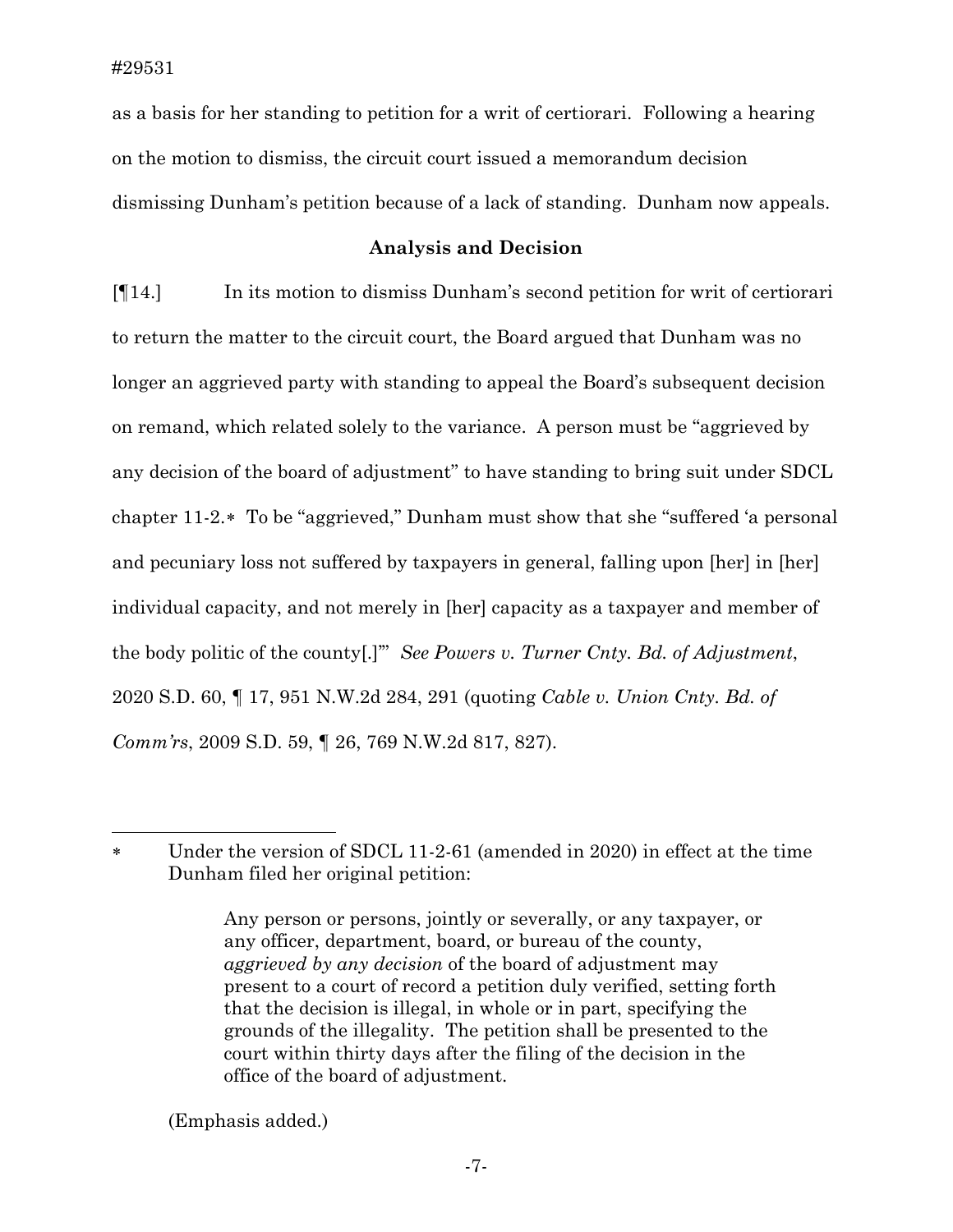[¶15.] In her original petition for writ of certiorari, Dunham alleged that the Board's decision to grant Hodne Homes' request for a variance and a CUP for Lot 1 would cause her to experience a lack of daylight and drainage issues*.* On these allegations, Dunham sufficiently pled the existence of an injury necessary to establish standing for certiorari review under SDCL 11-2-61.

[¶16.] Although standing was not raised as an issue in Dunham's first appeal, this Court necessarily determined that Dunham was an aggrieved party with standing to challenge both the variance and CUP. *See Elliott v. Bd. of Cnty. Comm'rs of Lake Cnty*, 2005 S.D. 92, ¶ 17, 703 N.W.2d 361, 368 (providing that the question of standing as it relates to invoking the court's jurisdiction must be raised *sua sponte* when jurisdiction does not affirmatively appear from the record). Although the CUP was approved in the first appeal, we remanded Dunham's challenge to the variance because the Board failed to consider the special conditions prong of the two-part test required by SDCL 11-2-53(2). We noted that "[t]he Board specifically conditioned the approval of the CUP 'upon compliance with all applicable provisions of the [Ordinance].'" *Dunham I*, 2020 S.D. 23, ¶ 30 n.9, 943 N.W.2d at 338 n.9. The CUP authorized Hodne Homes to exceed the height and square footage limitations set forth in the ordinance. However, to construct a building that size on that lot, Hodne Homes still needed the variance in the setback requirements to comply with "all applicable provisions" of the zoning ordinance. *Id.* The injuries Dunham alleged regarding access to light and drainage issues both related to the size of the building and implicated both the CUP and the variance.

-8-